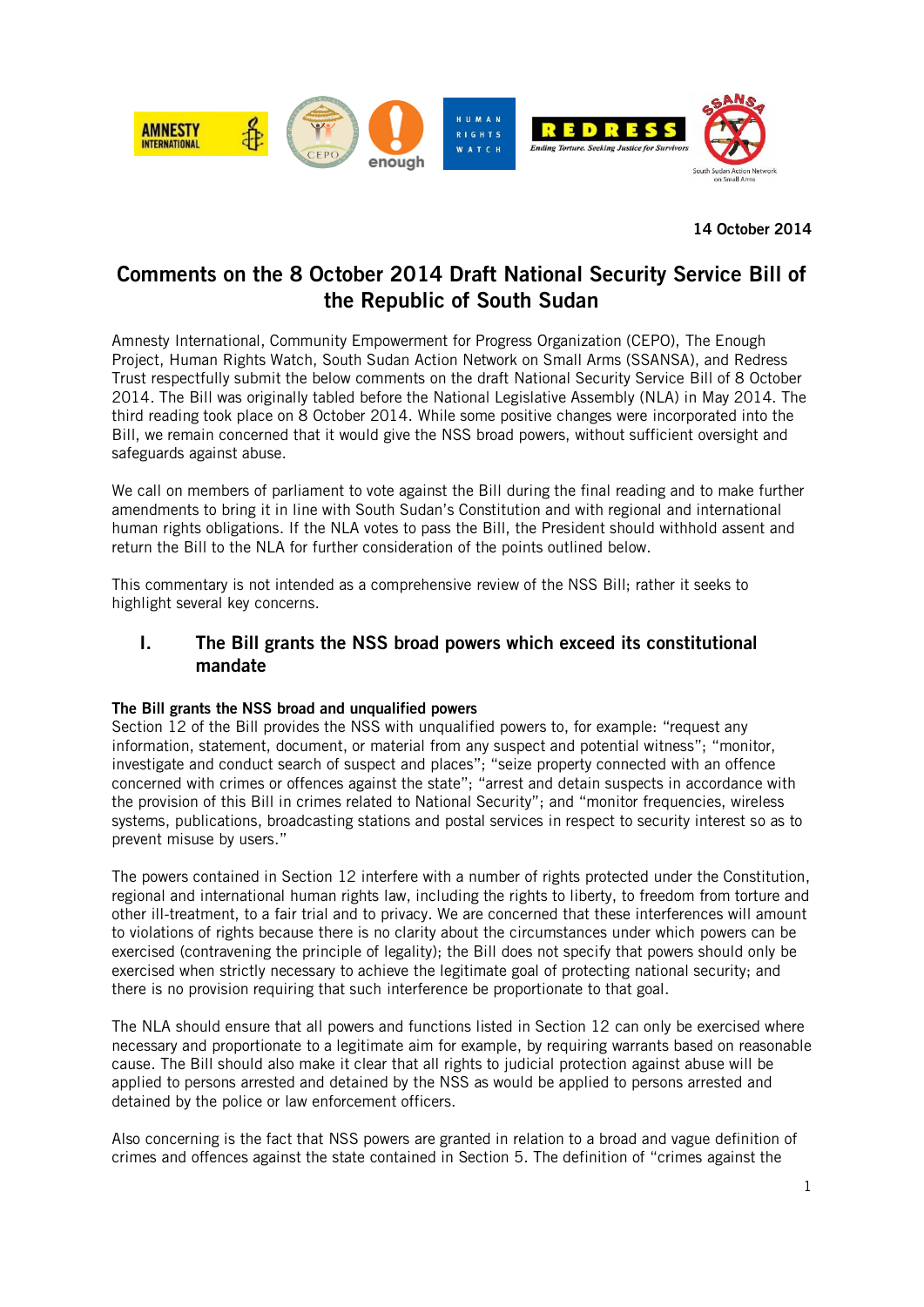state" includes "any activity directed to undermine…the constitutionally established Government in South Sudan at any level" and "any foreign-influenced activity within or outside which is against or related to South Sudan that is…detrimental to the interest of South Sudan." According to the Bill, "offenses against the state" are provided for under Chapter V of the Penal Code, which criminalizes acts including "causing disaffection among police force or defence forces," "publishing or communicating false statements prejudicial to Southern Sudan," and "undermining authority or insulting President."

The broad scope of crimes and offences against the state could be interpreted as applying to the exercise of freedom of expression, assembly and association, for instance peaceful exercise of political opposition, or public criticism of state policy and actions. The descriptive definition of crimes against the state in particular runs afoul of the principle of legality according to which crimes need to be sufficiently precise so that individuals know what conduct is unlawful and the possible consequences of such conduct. The NLA should remove the descriptive definition of "crimes against the state" and review South Sudan's Penal Code to ensure that crimes listed are precisely defined and that any limitations on the exercise of rights are narrowly tailored.

## **Certain powers granted to the NSS exceed its constitutional mandate**

The Transitional Constitution provides in section 159(3) that the NSS should focus on "information gathering, analysis and advice to the relevant authorities." The Transitional Constitution therefore envisions the role of the NSS to be confined to classic intelligence activities and does not vest the NSS with police powers. The powers granted to the NSS to arrest, detain, conduct searches and seize property fall outside of this limited constitutional mandate. The power to use force, though not explicitly listed in the Bill, is implied in the granting of other police powers, and also falls outside NSS's constitutional mandate.

While vesting national security agencies with police powers is not in itself a violation of international law, a review of state practice, namely in Sudan, Algeria, Egypt, Jordan, Morocco, Tunisia and Yemen, points at a clear correlation between the exercise of powers of arrest and detention on the one hand, and allegations of violations such as arbitrary arrest and detention as well as of torture at the hands of the respective security services on the other. This is particularly the case where adequate custodial safeguards are lacking, as in the NSS Bill passed by the NLA.

Many states have opted not to give powers of arrest and detention to security agencies because the secretive nature of their work and the concomitant lack of accountability are prone to result in an abuse of policing powers. It is notable that states as distinct as Germany, Kosovo and South Africa, all of which had experienced security services that abused their powers, have either expressly or implicitly stipulated that such services should have no powers of arrest. The relevant legislation of several countries worldwide, such as Australia, Canada, Kenya, New Zealand, Norway, Romania and Sweden, similarly confine the powers of security and intelligence agencies to information gathering and expressly exclude the power of arrest.

We therefore recommend that the NLA amend the NSS Bill to strictly limit the powers of the NSS to intelligence gathering, as envisioned by the Transitional Constitution. Powers to arrest, detain, conduct searches, seize property and use force should be explicitly excluded from their powers and exercised by an appropriate law enforcement agency.

# **II. The Bill fails to provide adequate safeguards against abuse of NSS powers**

## **The Bill should explicitly guarantee due process rights and custodial safeguards**

While we recommend that the powers to arrest and detain be excluded from NSS's mandate, it is particularly concerning that the Bill grants these powers while failing to provide explicit guarantees of due process rights and custodial safeguards.

Though the Bill provides that individuals should be brought before a magistrate or judge within 24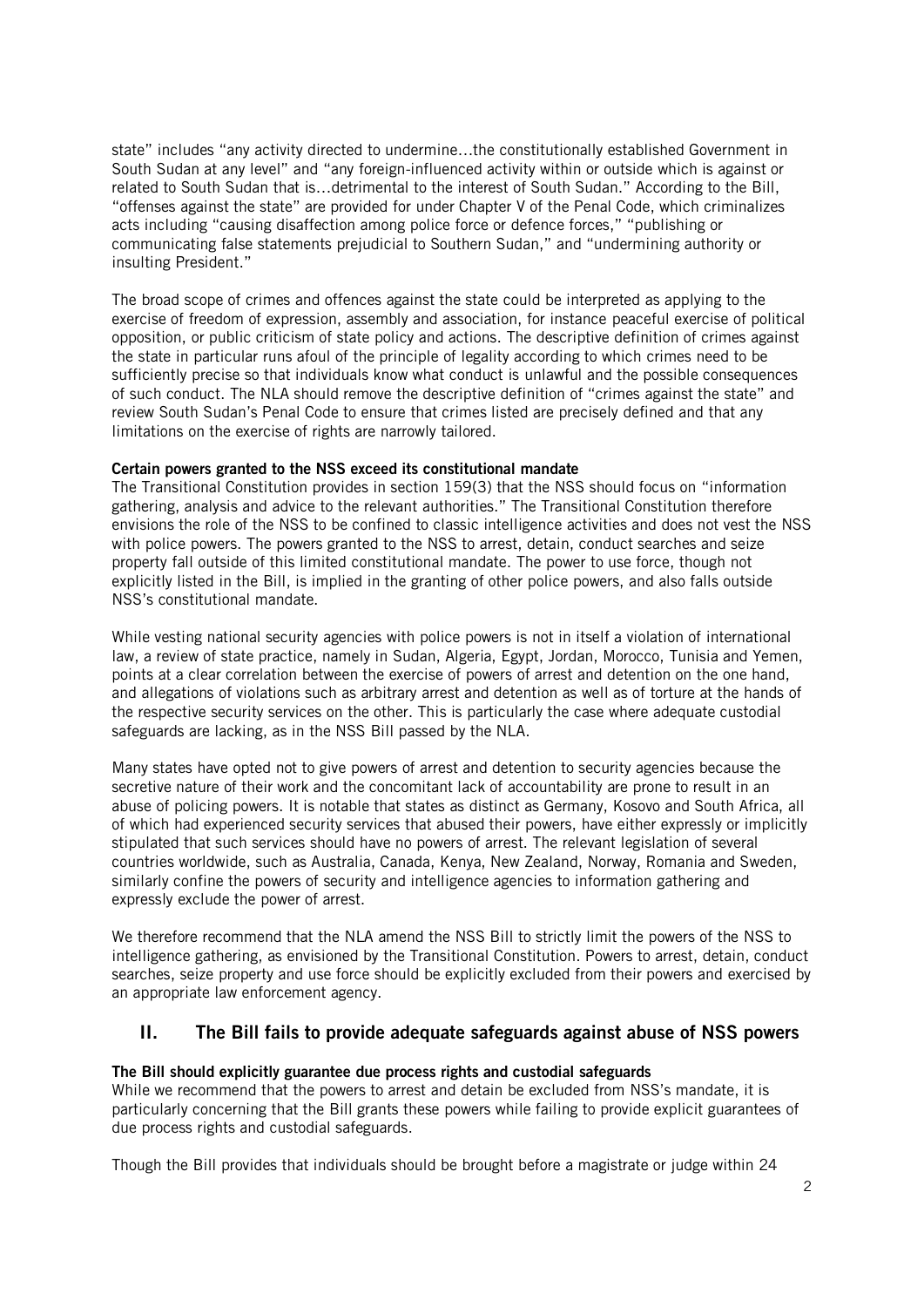hours, it should specify that the individual must appear in court. It should also indicate that the purpose of this hearing would be for the court to decide on the lawfulness and necessity of continued detention, and to either remand the accused person in an ordinary prison or order his or her release. The Bill should explicitly state that the code of criminal procedure will apply to all court proceedings against NSS detainees, and that that state attorneys will take responsibility for prosecuting cases.

The Bill should also expressly provide other due process rights and custodial safeguards required under the Transitional Constitution, regional and international human rights law, including:

- The right to be informed of the reasons for arrest and any charges brought.
- The right to challenge promptly the lawfulness of their arrest before a competent judicial authority.
- The right to apply for release on bail or bond pending investigation or questioning by an investigating authority and/or appearance in court.
- The right to be tried within a reasonable period of time.
- The right to have a relative or other appropriate third person notified of the detention.
- The right of access, without delay, to a lawyer of his or her choice, or if the person cannot afford a lawyer, to a lawyer or other legal service provider provided by state or non-state institutions.
- The right to be free from torture and other cruel, inhuman and degrading treatment and punishment.
- The right to silence and freedom from self-incrimination.
- The right to humane and hygienic conditions during the arrest period, including adequate water, food, sanitation, accommodation and rest.
- The right to contact and access a family member or another person of their choice, and if relevant consular authorities or embassy.
- The right to urgent medical assistance, to request and receive a medical examination and to obtain access to existing medical facilities.
- The right to freely access complaints and oversight mechanisms.

The Bill also fails to specify permissible places of detention. Regional and international human rights law requires that prisoners must always be detained in detention facilities that are officially recognised as such, and with access to lawyers, their families and medical facilities. Given the current practice of NSS to secretly detain individuals in unknown locations, the ambiguity of the Bill encourages violations of rights and in itself constitutes a violation of the right to liberty. If the Bill is not amended to specify officially recognised places of detention, it must be assumed that detention by NSS will be in normal prisons and police holding cells.

#### **The Bill should specify limits for the use of force**

While we recommend that the power to use force be excluded from the NSS's mandate, we are particularly concerned that the Bill fails to specify when the use of force is permitted.

The UN Basic Principles on the Use of Force and Firearms by Law Enforcement Officials specify that the lawful use of force and firearms should be a measure of last resort and limited to circumstances in which it is strictly necessary, such as when there is imminent threat of death or serious injury or to prevent the perpetration of a serious crime. If the use of force is necessary, the level of force must be strictly proportionate, so as not to breach the right to life or the prohibition of torture and ill-treatment.

If the NLA does not exclude the use of force from the NSS's mandate, it should ensure that the Bill is amended to limit the use of force by the NSS in conformity with recognised international standards.

#### **The Bill should include a provision that criminalizes torture**

In September, President Kiir announced to the UN General Assembly that South Sudan had acceded to the Convention against Torture (CAT). While South Sudan is not formally a state party as instruments of accession have not yet been deposited, the NLA should ensure that the draft Bill complies with the CAT. Specifically, given that there is no definition of torture in South Sudan's penal code, the NLA should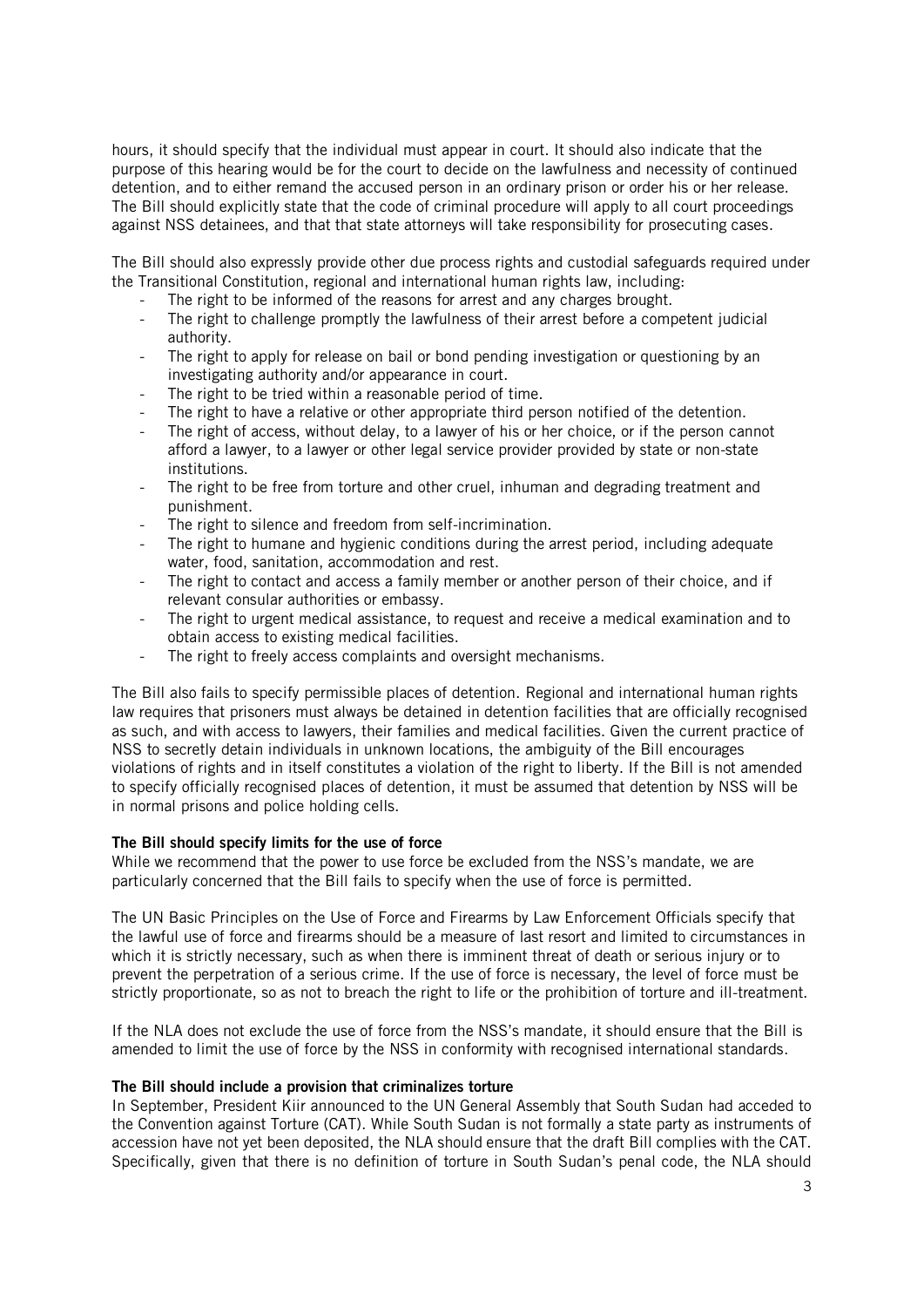incorporate the definition of torture as provided in article one of CAT in the Bill, and make it subject to appropriate punishments.

### **The NLA should exclude the death penalty as a form punishment**

The Bill defines a number of offences and penalties applicable to members of the service. The death penalty should be removed as a punishment for criminal offences defined in the Bill.

More generally, South Sudan should place a moratorium on the death penalty with the view to complete abolition and commute all death sentences to terms of imprisonment. In 2012, South Sudan, along with 109 other countries, voted in favor of a UN General Assembly resolution that calls for abolition of the death penalty. Placing a moratorium is especially important given the pervasive failures of South Sudan's justice system to guarantee fair trial rights, including the right to criminal defense of individuals accused of crimes for which capital punishment is applicable.

# **III. The Bill fails to provide adequate oversight of NSS powers**

### **The NLA should strengthen judicial oversight of NSS powers**

While we recommend that police powers be excluded from the NSS mandate, we are particularly concerned that the Bill does not provide for effective judicial oversight of these powers. Nor does the Bill provide for judicial authorisation and review of intelligence gathering activities such as the interception of communications and surveillance.

While Section 52 describes the process for obtaining a judicial warrant, it does not clearly specify when a warrant is required. It includes a vague provision stating that a warrant should be sought by the NSS when there is "reasonable grounds to believe that a warrant is required to enable the service to perform any of its functions under this act…"

The NLA should amend the Bill to make clear that warrants are required for all acts by the NSS that have an effect on protected rights, such as making arrests (with limited exceptions, if any), conducting searches, seizing property, and carrying out communications surveillance.

#### **The NLA should strengthen the proposed parliamentary oversight mechanism**

While Section 18 provides for parliamentary oversight of the NSS, this provision should be significantly strengthened to ensure that the NLA has sufficient powers and access to security and intelligence information to enable it to exercise adequate oversight. The NLA could consider:

- A requirement that the NSS report to the NLA on a regular basis.
- Providing the NLA with the power to conduct unrestricted and unannounced visits to places of detention.
- Providing the NLA with the power to compel the production of evidence and have access to all files, premises, personnel, archives and registers, as necessary for the exercise of its oversight functions.

#### **The NLA should strengthen the proposed Complaints Board**

Under regional and international human right law, individuals who are victims of illegal or arbitrary arrest and detention, or torture and ill treatment while in custody or whose rights have otherwise been violated have the right to seek and obtain effective remedies. These include for instance, compensation for physical or mental harm, rehabilitation including medical and psychological care, and legal and social services. Victims should also be provided with satisfaction through measures such as effective investigations and prosecution of the perpetrators or public acknowledgement of the facts and acceptance of responsibility, and guarantees of non-repetition through actions or reforms to prevent future abuses.

The South Sudan government has a duty to create a framework that enables fulfilment of victims' right to a remedy. Such a framework should provide for independent investigations into allegations of human